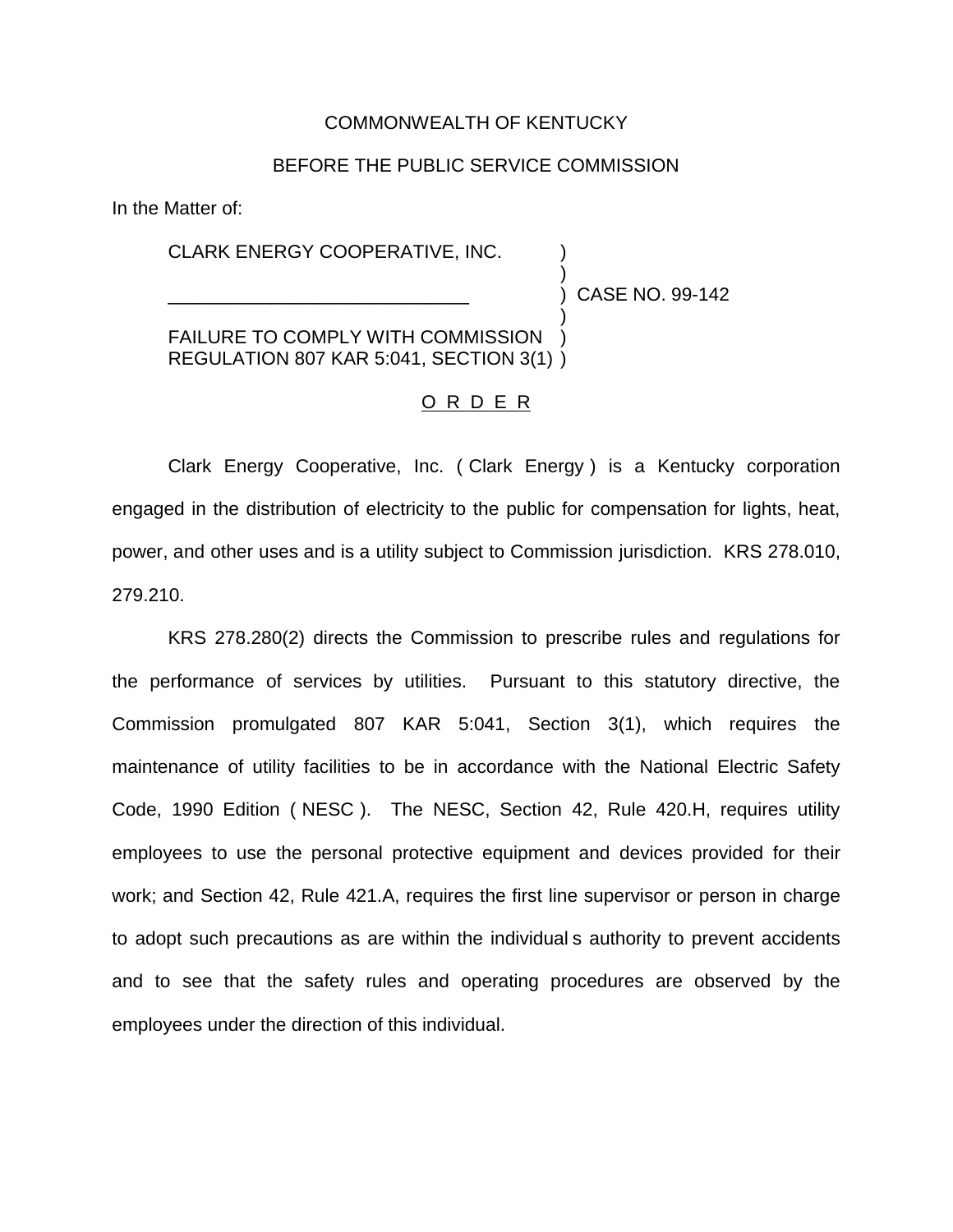The Commission Staff submitted to the Commission a Utility Accident Investigation Report dated January 28, 1999, attached hereto as Appendix A, which alleges that on January 11, 1999, Albert Sturgell, an apprentice lineman, was in the process of installing a new guy on a three phase vertical C-4 structure. A fellow employee tightened the hot line hoist up on A/phase, resulting in the energized 7200 volt switch tail contacting the down guy that Mr. Sturgell was working on. Mr. Sturgell was not wearing his rubber gloves or sleeves at the time of the accident and he suffered fatal injuries. The foreman, James Maynard, was the supervisor in charge of the work site and was working at the site at the time of the accident.

The Utility Accident Investigation Report notes two probable violations of Commission regulations: 1) 807 KAR 5:041, Section 3(1), due to a violation of NESC Rule 420.H, by Mr. Sturgell s failure to wear personal protective equipment and protective devices consisting of rubber gloves and sleeves; and 2) 807 KAR 5:041, Section 3(1), due to a violation of NESC Rule 421.A by the failure of Mr. Maynard, the first line supervisor, to adopt such precautions within his authority to prevent accidents and to see that the safety rules and operating procedures were observed by the employee under his direction.

The Commission, on its own motion, HEREBY ORDERS that:

1. Clark Energy shall submit to the Commission within 20 days of the date of this Order a written response to the allegations contained in the Utility Accident Investigation Report.

-2-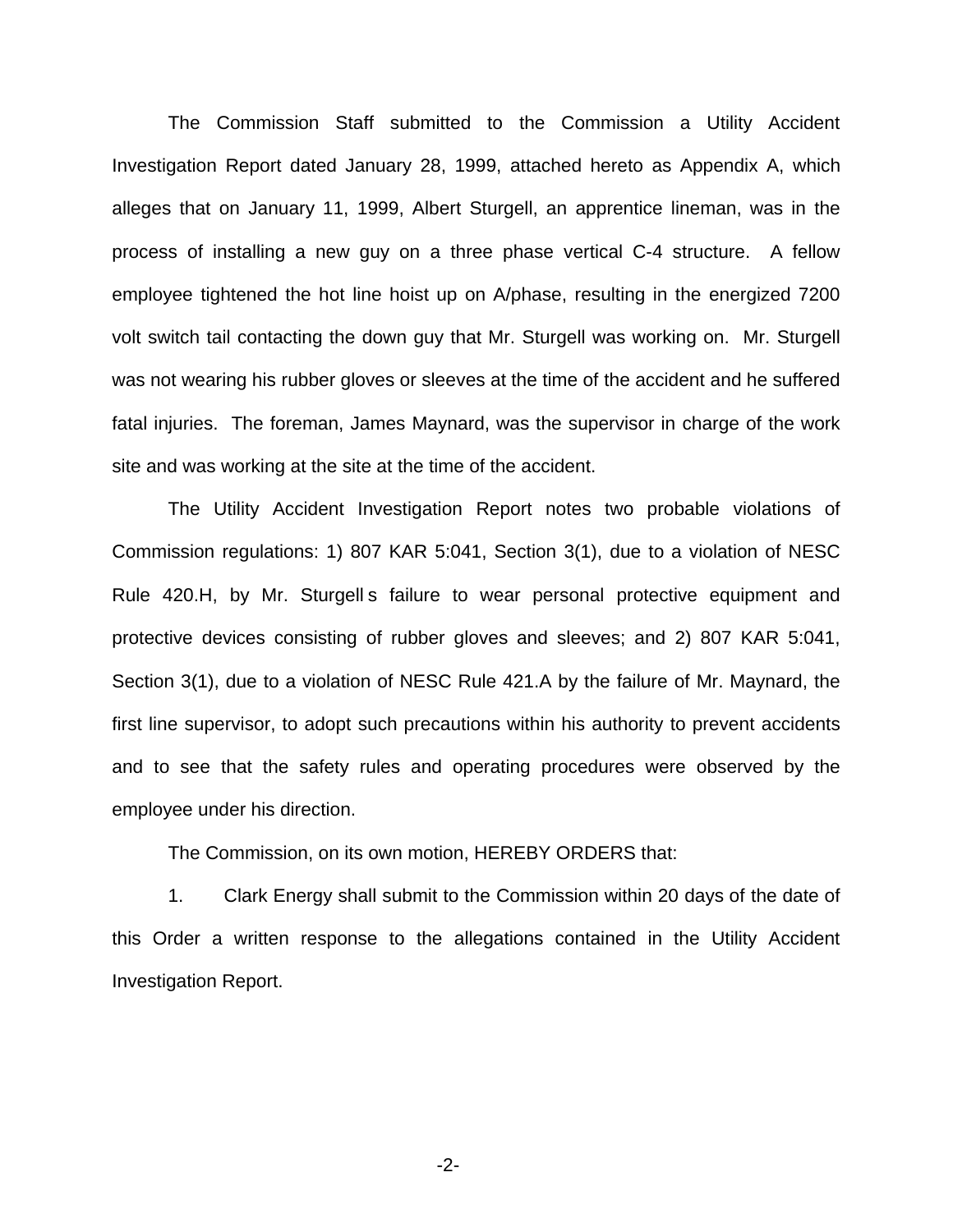2. Clark Energy shall appear on May 20, 1999, at 9:00 a.m., Eastern Daylight Time, in Hearing Room 1 of the Commission s offices at 730 Schenkel Lane, Frankfort, Kentucky, to present evidence concerning the incident which is the subject of the Utility Accident Investigation Report, specifically the alleged violations of Commission Regulation 807 KAR 5:041, Section 3(1), and to show cause, if any it can, why it should not be subject to the penalties of KRS 278.990 for the two probable violations of the aforementioned Commission regulation.

3. The Utility Accident Investigation Report dated January 28, 1999 is hereby made a part of the record of this case.

4. Any request by Clark Energy for an informal conference with the Commission Staff shall be set forth in writing and filed with the Commission within 20 days of the date of this Order.

Done at Frankfort, Kentucky, this 22<sup>nd</sup> day of April, 1999.

By the Commission

ATTEST:

Executive Director

\_\_\_\_\_\_\_\_\_\_\_\_\_\_\_\_\_\_\_\_